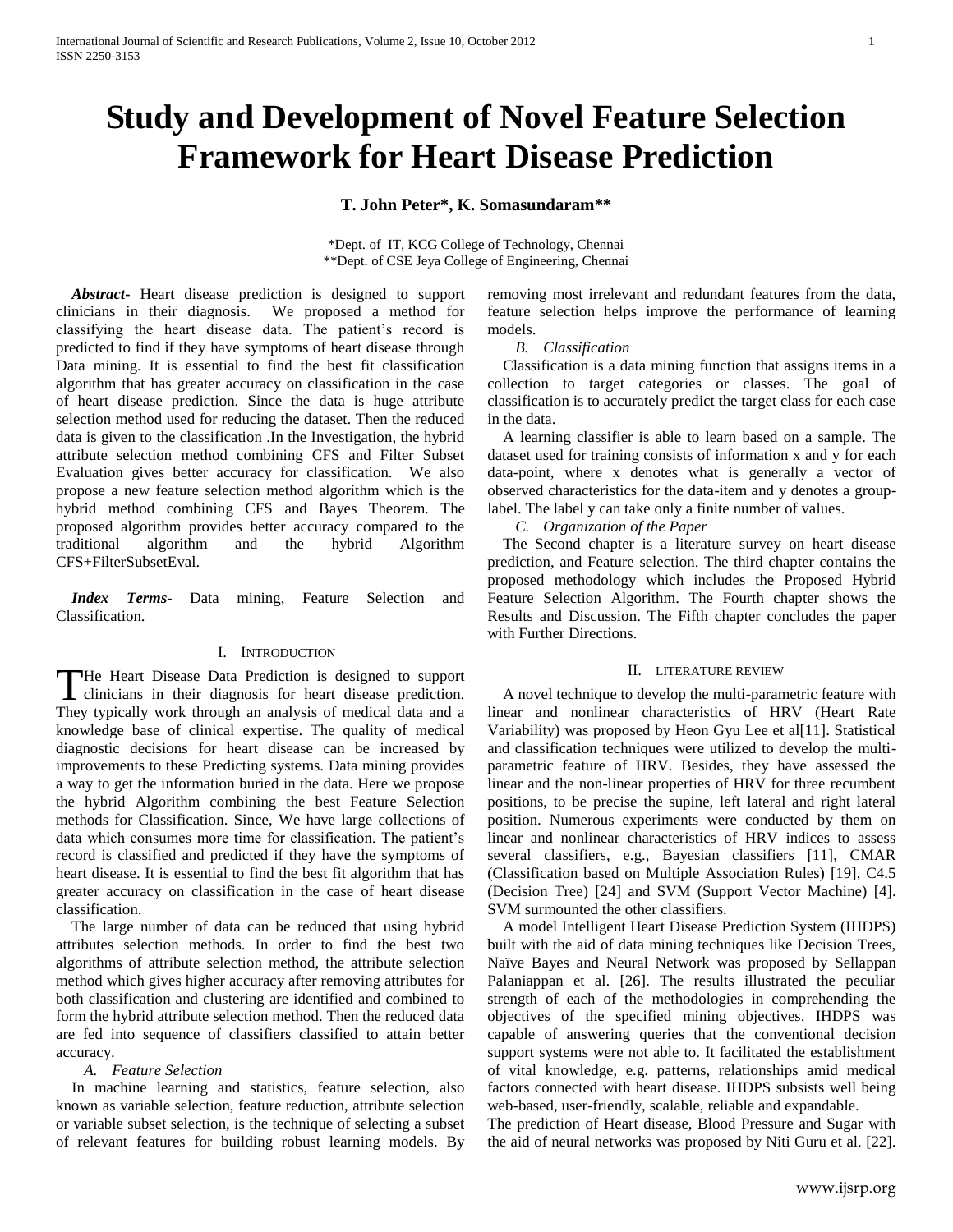Experiments were carried out on a sample database of patients' records. The Neural Network is tested and trained with 13 input variables such as Age, Blood Pressure, Angiography's report and the like. The supervised network has been recommended for diagnosis of heart diseases. Training was carried out with the aid of back propagation algorithm. Whenever unknown data was fed by the doctor, the system identified the unknown data from comparisons with the trained data and generated a list of probable diseases that the patient is vulnerable to.

 The problem of identifying constrained association rules for heart disease prediction was studied by Carlos Ordonez [3]. The assessed data set encompassed medical records of people having heart disease with attributes for risk factors, heart perfusion measurements and artery narrowing. Three constraints were introduced to decrease the number of patterns. First one necessitates the attributes to appear on only one side of the rule. The second one segregates attributes into uninteresting groups. The ultimate constraint restricts the number of attributes in a rule. Experiments illustrated that the constraints reduced the number of discovered rules remarkably besides decreasing the running time. Two groups of rules envisaged the presence or absence of heart disease in four specific heart arteries. Data mining methods may aid the clinicians in the prediction of the survival of patients and in the adaptation of the practices consequently.

 The work of Franck Le Duff et al. [9] might be executed for each medical procedure or medical problem and it would be feasible to build a decision tree rapidly with the data of a service or a physician. Comparison of traditional analysis and data mining analysis illustrated the contribution of the data mining method in the sorting of variables and concluded the significance or the effect of the data and variables on the condition of the study.The main drawback of the process was knowledge acquisition and the need to collect adequate data to create an appropriate model.

 A novel heuristic for efficient computation of sparse kernel in SUPANOVA was proposed by Boleslaw Szymanski et al. [25]. It was applied to a benchmark Boston housing market dataset and to socially significant issue of enhancing the detection of heart diseases in the population with the aid of a novel, non-invasive measurement of the heart activities on basis of magnetic field generated by the human heart. 83.7% predictions on the results were correct thereby outperforming the results obtained through Support Vector Machine and equivalent kernels.The spline kernel yielded equally good results on the benchmark Boston housing market dataset. In [17] Latha Parthiban et al. projected an approach on basis of coactive neuro-fuzzy inference system (CANFIS) for prediction of heart disease. The CANFIS model diagnosed the presence of disease by merging the neural network adaptive capabilities and the fuzzy logic qualitative approach and further integrating with genetic algorithm. On the basis of the training performances and classification accuracies, the performances of the CANFIS model were evaluated. The CANFIS model is promising in the prediction of the heart disease as illustrated by the results.

 In [29] Kiyong Noh et al. put forth a classification method for the extraction of multi-parametric features by assessing HRV from ECG, data preprocessing and heart disease pattern. The efficient FP-growth method was the basis of this method which is

an associative. They presented a rule cohesion measure that allows a strong push of pruning patterns in the pattern generating process as the volume of patterns created could possibly be huge. The multiple rules and pruning, biased confidence (or cohesion measure) and dataset consisting of 670 participants, distributed into two groups, namely normal people and patients with coronary artery disease, were employed to carry out the experiment for the associative classifier.

 In Lei Yu and Huan Liu [19] introduced a novel concept, predominant correlation, and proposed a fastfilter method which can identify relevant features as well as redundancy among relevant features without pair wise correlation analysis. The efficiency and effectiveness of their method is demonstrated through extensive comparisons with other methods using real world data of high dimensionality.

 A methodology for comparing classification methods through the assessment of model stability and validity in variable selection was proposed by J. Shreve , H.Schneider , O. Soysal[16]. This study provides a systematic design for comparing the performance of six classification methods using Monte Carlo simulations and illustrates that the variable selection process is integral in comparing methodologies to ensure minimal bias, enhanced stability, and optimize performance. They quantify the variable selection bias and show that, for sufficiently large samples, this bias is minimized so that methods can be compared.

 Feature selection for SVM via optimization of kernel polarization with Gaussian ARD kernels proposed by Tinghua Wanga, Houkuan Huang, Shengfeng Tian , Jianfeng Xu [7]. This work focused on effective feature selection method for support vector machine (SVM). Unlike the traditional combinatorial searching method, feature selection is translated into the model selection of SVM . The basic idea of this method is to tune the hyperparameters of the Gaussian Automatic Relevance Determination (ARD) kernels via optimization of kernel polarization, and then to rank all features in decreasing order of importance so that more relevant features can be identified.

 Feature selection for Bayesian network classifiers using the MDL-FS score proposed by Madalina M. Drugan , Marco A. Wiering[8] .They propose a new definition of the concept of redundancy in noisy data. They show that the MDL-FS function serves to identify redundancy at different levels and is able to eliminate redundant features from different types of classifier.

 Sarah Ashoori and Shahriar Mohammadi[6] proposed a Comparison of failure prediction models based on feature selection Technique. A huge amount of information about the corporations that derived from financial reports could be used to determine the failure of companies, but it needs much time and human resources. For Selection of financial variables or features ,Two prediction models would be compared with each other in 3 stages. These models are neural networks that named "MultiLayer Perceptron". One of these models is trained with original dataset and the other one is trained with a dataset contained the selection of features of original data set.

 A decision rule-based method for feature selection in predictive data mining proposed by Patricia E.N. Lutu Andries P. Engelbrecht[2]. This method incorporates domain specific definitions of high, medium and low correlations techniques. The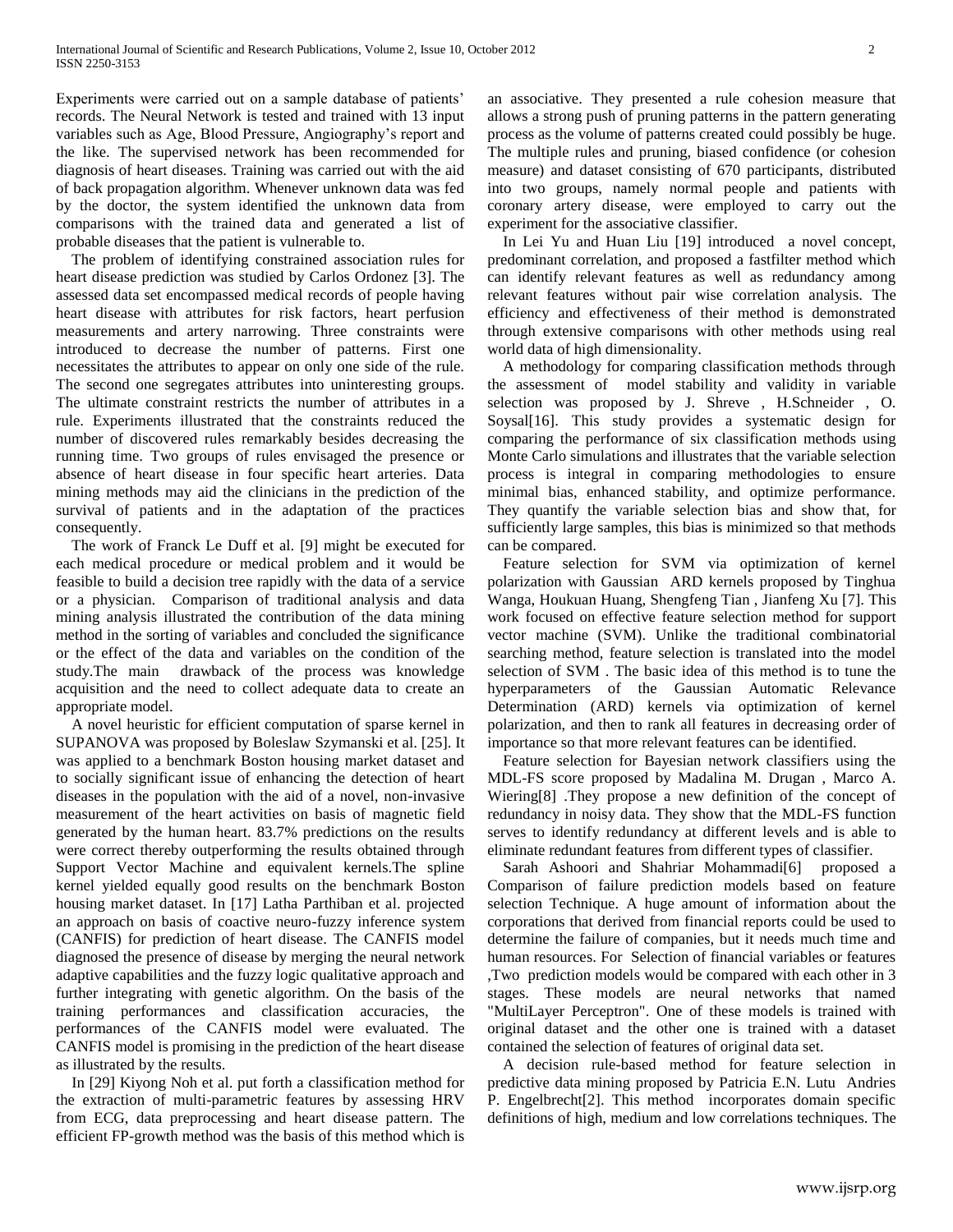proposed algorithm conducts a heuristic search for the most relevant features for the prediction task.

 Tina Tirelli , Daniela Pessani proposed the importance of feature selection in decision-tree and artificial-neural-network ecological applications. [15]. In this work,They use four different feature selection methods (χ2, Information Gain, Gain Ratio, and Symmetrical Uncertainty) and evaluate their effectiveness in preprocessing the input data to be used for inducing artificial neural networks (ANNs) and decision trees (DTs).

 Fatemeh Amiri , MohammadMahdiRezaeiYousefi , CaroLucas , AzadehShakery , NasserYazdani proposed Mutual information based feature selection for intrusion detection systems [21] .They proposed two feature selection algorithms and studied the performance using these algorithms compared to a mutual information based feature selection method.These feature selection algorithms require the use of a featuregood ness measure. Experiments on KDDCup99 dataset address that their proposed mutual information based feature selection method

results in detecting intrusions with higher accuracy,especially for remote to login (R2L) and user to remote (U2R) attacks.

## III. PROPOSED METHOD

# *A. CFS and Bayes Theorem*

 We proposed a new hybrid feature selection method by combining CFS and Bayes Theorem. The CFS algorithm reduces the number of attributes based on the SU measure, In CFS each attributes are compared pair wise to find the Similarity and the Attributes are compared to class attribute to find the amount of contribution it provides to the class value , based on these the attributes are removed. The selected attributes from the CFS algorithm is fed into Bayes theorem for further reduction. Bayes theorem calculates the conditional probability for each attribute and the attribute which has highest conditional probability is selected. Both the Algorithms CFS and Bayes theorem works on the Conditional Probability measure.

*B. Proposed Algorithm* 

```
input: S(F1; F2; :::; FN;C) // a training data set
δ \frac{1}{2} // a predefined threshold
output: Sbest {Abest(highest IG)} // an optimal subset
1 begin
2 for i = 1 to N do begin
3 calculate SUi;c for Fi;
4 if (Su_{i,c} \ge \delta)5 \qquad \qquad \text{append } F_i \text{ to } S'_{list};6 end;
7 order S '_{list} in descending SUi,c value;
8 F_p = getF \text{ irstElement}(S \text{ 'list)});9 do begin
10 F_q = getNextElement(S'_{list}, F_p);11 if (F_q \diamondsuit NULL)
12 do begin
13 F'_{q} = F_{q};
14 if (SU_{p,q}, SU_{q,c})15 remove Fq from S'_{\text{list}};
16 Fq = getNextElement(S'_{list}, F'_{q});
17 else Fq = getNextElement(S'_{list}, F<sub>q</sub>);
18 end until (Fq == NULL);19 F_p = getNextElement(S'_{list}, F_p);20 end until (Fp == NULL);
21 S<sub>best</sub> = S'<sub>list</sub>;
23 Sbest={X1,X2,..XN}
24 for j=1 to N begin
25 for k=j+1 to N begin
26 P[C_m/(X_i,X_k)] = P[(X_i,X_k)/C_m] * P(C_m)27 P[C/(X_j, X_k)] = P[C_1/(X_j, X_k)] + P[C_2/(X_j, X_k)] + ... ... + P[C_n/(X_j, X_k)]<br>28 If(P[C/Xi,Xk)]>\OmegaIf(P[C/Xj,Xk)]>\Omega)
29 { 
30 if((P[C/Xj]>(P[C/Xk])<br>31 Remove Xk from Shest
                         Remove Xk from Sbest
32 Sbest=IG(X)
33 Else
34 Remove Xj from Sbest 35 Sbest=IG(X)
                         Sbest=IG(X)36
37 } 
38 end;
```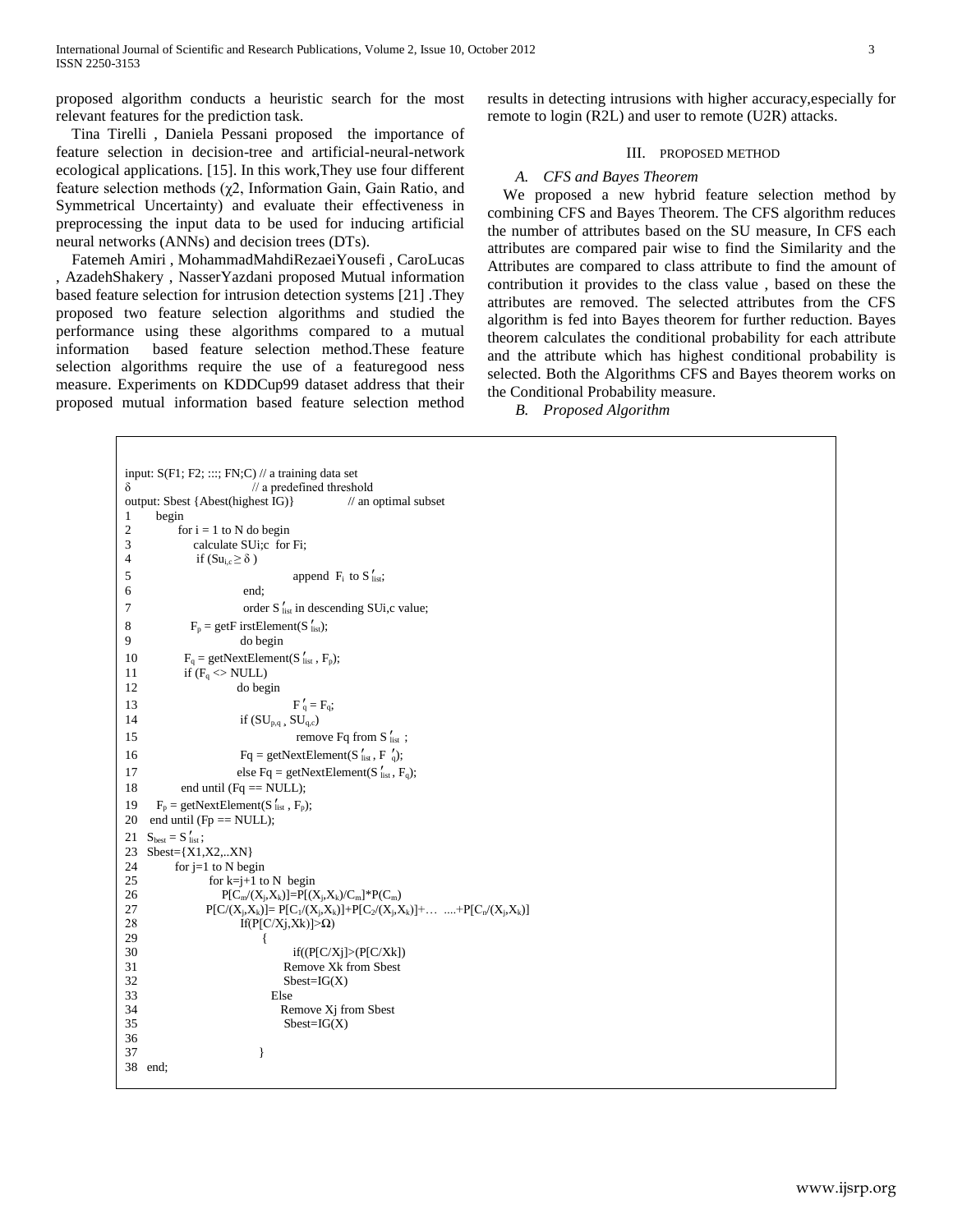International Journal of Scientific and Research Publications, Volume 2, Issue 10, October 2012 4 ISSN 2250-3153

|  | Dataset used in the Experiment                             |
|--|------------------------------------------------------------|
|  | The following is the sample of the Heart Disease Data.arff |

| @relation heart-statlog                                 |
|---------------------------------------------------------|
| @attribute age real                                     |
| @attribute sex real                                     |
| @attribute chest real                                   |
| @attribute resting_blood_pressure real                  |
| @attribute serum cholestoral real                       |
| @attribute fasting_blood_sugar real                     |
| @attribute resting_electrocardiographic_results real    |
| @attribute maximum heart rate achieved real             |
| @attribute exercise_induced_angina real                 |
| @attribute oldpeak real                                 |
| @attribute slope real                                   |
| @attribute number_of_major_vessels real                 |
| @attribute thal real                                    |
| @attribute class { absent, present }                    |
| @data                                                   |
| 70,1,4,130,322,0,2,109,0,2.4,2,3,3,present              |
| 67,0,3,115,564,0,2,160,0,1.6,2,0,7,absent               |
| 57, 1, 2, 124, 261, 0, 0, 141, 0, 0.3, 1, 0, 7, present |
| 64, 1, 4, 128, 263, 0, 0, 105, 1, 0.2, 2, 1, 7, absent  |
| 74,0,2,120,269,0,2,121,1,0.2,1,1,3,absent               |
| 65,1,4,120,177,0,0,140,0,0.4,1,0,7,absent               |
| 56, 1, 3, 130, 256, 1, 2, 142, 1, 0.6, 2, 1, 6, present |
| 59, 1, 4, 110, 239, 0, 2, 142, 1, 1.2, 2, 1, 7, present |

The Heart Disease data after applying tradional method in Weka,The number high number of attributes reduced is 7 and then these attributes can be fed to various classifiers. The CFS+Bayes theorem algorithm is coded, where the attribute afte**r CFS** is 4 and the selected attributes after Bayes theorem is only 3. CFS Feature selection method which selects the attributes based on the symmetrical uncertainty reduces the number of attributes from 13 to 4.The reduced attributes is fed to Bayes theorem for further reduction.

**Table 3.1: Number of original and reduced attributes.**

| <b>Attribute Selection</b><br>method | <b>Total Number of</b><br><b>Attributes</b> | Number of<br><b>Attributes after</b><br><i>attribute</i><br>selection |
|--------------------------------------|---------------------------------------------|-----------------------------------------------------------------------|
| CFS                                  |                                             |                                                                       |
| CFS+Bayes                            |                                             |                                                                       |
| Theorem                              |                                             |                                                                       |

We applied four classification algorithms for heart disease data such as NB, J48, KNN and NN. First we applied these algorithms for whole data set. The whole data in ARFF document is given to weka and classification algorithm is applied to it.

 The heart ARFF will contain large quantity of data and applying classification algorithms to this dataset is time consuming and also gives result with less accuracy. Hence we have to reduce the data set by using attribute selection method. Then this reduced dataset is fed into the four classification algorithm and which algorithm is best fit for this prediction is investigated. Likewise, all other attribute selection and classification algorithms are applied for heart disease dataset. From that we identified that NB classification algorithm gives better accuracy after applying the CFS attribute selection method.

*D. Hybrid Feature Selector* 

 The two best Feature Selection methods are applied in sequence. (i.e) CFS followed by Filtered Subset Evaluation. In this method the reduced number of attributes after CFS is 7 and this 7 attributes are fed to Filtered Subset Evaluation which reduces as 6 attributes. After applying the hybrid feature selector, the data is applied to the classification algorithm in which Naïve bayes gives higher Accuracy comparing to the other classifiers.

 After applying into Naive bayes, the incorrectly classified instances are separated. The correctly classified samples are kept as training set and the incorrectly classified samples as test set are fed into various other classifiers, where the J48 gives greater accuracy.

# *E. CFS and Bayes Theorem*

 We proposed a new hybrid algorithm that is CFS+Bayes Theorem. When applying this feature selection algorithm, the attributes are reduced as 3. Then reduced dataset is given to classifiers. Here Naïve bayes gives the greater accuracy compared to other classifiers.

# IV. RESULT AND DISCUSSION

 The hybrid feature selector method is automated, where CFS and Bayes theorem's algorithm is coded into program. The number of reduced attributes by CFS and Bayes Theorem is shown in Table 4.1.

# **Table 4.1: Reduced attributes by CFS and Bayes theorem**

| <b>Attribute Selection</b> | Number of         | <b>Reduced</b> |
|----------------------------|-------------------|----------------|
| Method                     | <b>Attributes</b> | attributes     |
| CFS+Bayes Theorem          |                   |                |

Accuracy refers to the percentage of correct predictions made by the model when compared with the actual classifications in the test data. The Measure of a model's ability to correctly label a previously unseen test case. If the label is categorical (classification), accuracy is commonly reported as the rate which a case will be labeled with the right category. If the label is continuous, accuracy is commonly reported as the average distance between the predicted label and the correct value.

 A confusion matrix displays the number of correct and incorrect Predictions made by the model compared with the actual classifications in the test data. The matrix is *n*-by-*n*, where *n* is the number of classes. From that we calculated the accuracy of each classification algorithms.

## **Table 4.2: Classifiers Accuracy with full dataset.**

| S.No | <b>Classifiers</b> | Correctly<br><b>Classified</b><br><b>Samples</b> | <b>Incorrectly</b><br><b>Classified</b><br><b>Samples</b> | <b>Accuracy</b> |
|------|--------------------|--------------------------------------------------|-----------------------------------------------------------|-----------------|
| 1.   | Naïve Bayes        | 226                                              | 44                                                        | 83.70%          |
| 2.   | J48                | 207                                              | 63                                                        | 76.66%          |
| 3.   | <b>KNN</b>         | 203                                              | 67                                                        | 75.18%          |
|      | Multilayer         | 2.11                                             | 59                                                        | 78.148%         |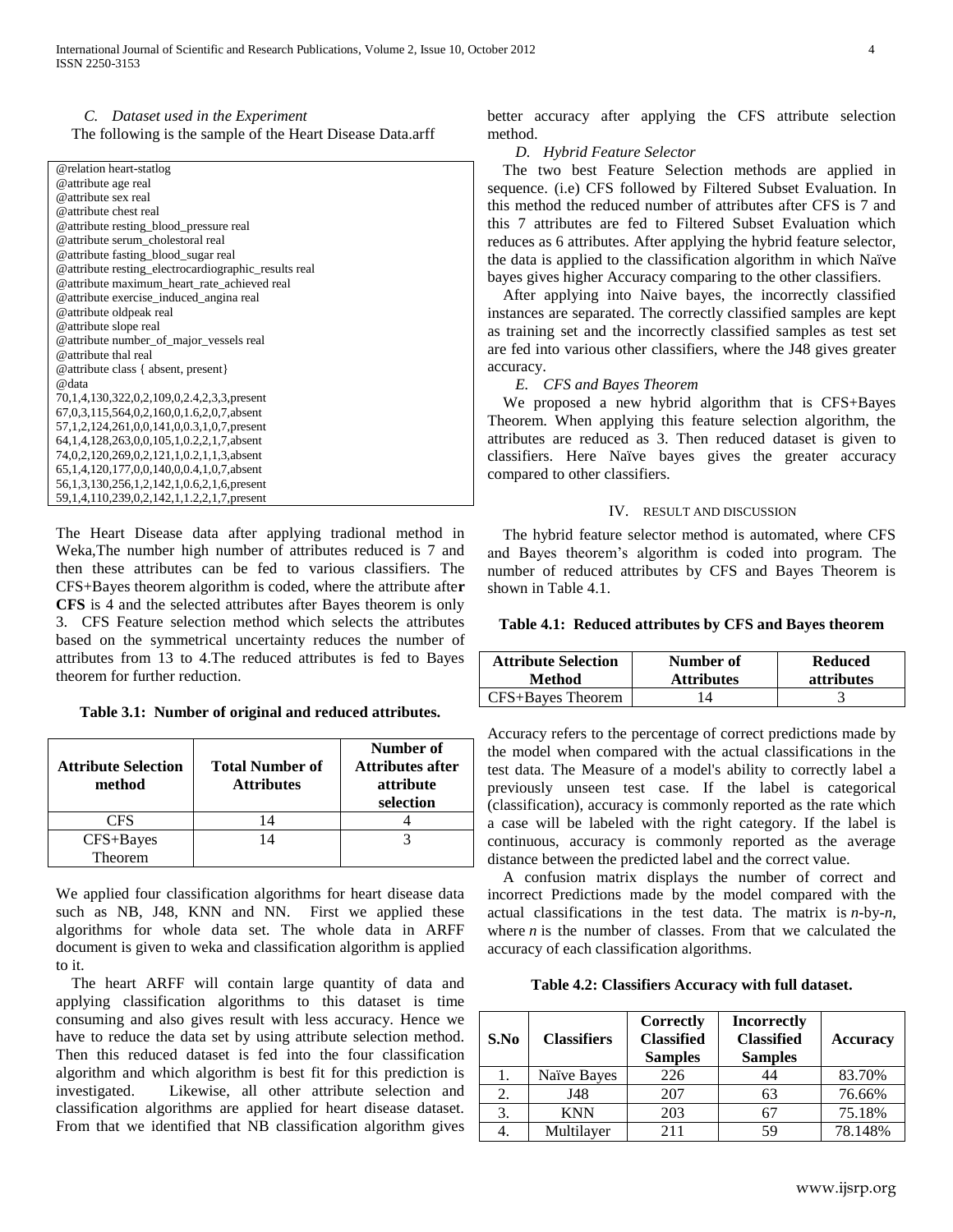| perception          |  |  |
|---------------------|--|--|
| Attribute Selection |  |  |

 The data set contains the large volume of data. The data are reduced using the attribute selection method. After apply the attribute selection method, the following number of attributes are selected from the whole attributes.

| <b>Attribute Selection</b>       | <b>Number of Attributes</b>       |
|----------------------------------|-----------------------------------|
| <b>Methods</b>                   | <b>Selected</b>                   |
| CFS subset evaluation            | 7(3,7,8,9,10,12,13)               |
| Chi-squared attribute evaluation | 13(1,2,3,4,5,6,7,8,9,10,11,12,13) |
| Consistency subset Evaluation    | 10(1,2,3,7,8,9,10,11,12,13)       |
| Filtered attribute Evaluation    | 13(1,2,3,4,5,6,7,8,9,10,11,12,13) |
| Filtered subset evaluation       | 6(3,8,9,10,12,13)                 |
| Gain ratio attribute Evaluation  | 13(1,2,3,4,5,6,7,8,9,10,11,12,13) |
| Info gain attribute Evaluation   | 13(1,2,3,4,5,6,7,8,9,10,11,12,13) |
| Latent semantic analysis         | 1(1)                              |
| One attribute evaluation         | 13(1,2,3,4,5,6,7,8,9,10,11,12,13) |
| Relief attribute evaluation      | 13(1,2,3,4,5,6,7,8,9,10,11,12,13) |

**Table 4.3: Number of selected attributes by each attribute selection method.**

*B. Accuracy measure after attribute selection*

After reducing the number of attributes, the resulting data is given to the classification and clustering algorithms. It takes less time for computation and improves the accuracy also.

| Table 4.4: Accuracy of classifiers with reduced attributes (in %) |  |  |  |  |  |  |  |  |
|-------------------------------------------------------------------|--|--|--|--|--|--|--|--|
|-------------------------------------------------------------------|--|--|--|--|--|--|--|--|

| <b>Attribute selection</b><br><b>Methods</b> | <b>Accuracy of</b><br>NB. | <b>Accuracy of</b><br><b>KNN</b> | <b>Accuracy of</b><br><b>J48</b> | <b>Accuracy of</b><br><b>Multilayer Perceptron</b> | Average |
|----------------------------------------------|---------------------------|----------------------------------|----------------------------------|----------------------------------------------------|---------|
| CFS subset eval                              | 85.5                      | 78.14                            | 81.11                            | 82.22                                              | 81.74   |
| Chi-squared attribute eval                   | 83.70                     | 75.18                            | 76.66                            | 80.37                                              | 78.97   |
| Consistency subset evaluation                | 84.07                     | 78.14                            | 78.88                            | 81.11                                              | 80.55   |
| Filtered attribute Evaluation                | 83.70                     | 75.18                            | 76.66                            | 80.37                                              | 78.97   |
| Filteredsubset eval                          | 85.18                     | 80                               | 79.60                            | 78.88                                              | 80.91   |
| Gain ratio attribute Evaluation              | 83.70                     | 75.18                            | 76.66                            | 78.88                                              | 78.60   |
| Info gain attribute Evaluation               | 83.70                     | 75.18                            | 76.66                            | 80.37                                              | 78.97   |
| Latent semantic analysis                     | 54.07                     | 51.11                            | 55.55                            | 52.96                                              | 53.42   |
| One attribute eval                           | 83.70                     | 75.18                            | 76.66                            | 79.25                                              | 78.69   |
| Relief attribute evaluation                  | 83.70                     | 75.18                            | 76.66                            | 78.14                                              | 78.42   |

*1. CFS+Filter Subset Evaluation* 

**Table 4.5: Number of selected features by CFS and Filtered subsetEval**

| <b>Attribute Selection</b><br>method | <b>Selected attributes</b> |
|--------------------------------------|----------------------------|
| CFS+FilteredSubsetEval               | 6(3, 8, 9, 12, 13)         |

Then this reduced data is given to the classification and clustering algorithms to analyze which is best fit for heart disease prediction.

**Table 4.6: Accuracy of classification after CFS+FilteredsubsetEval.**

| <b>Classification</b><br>method | Accuracy<br>(in %) |
|---------------------------------|--------------------|
| Naïve bayes                     | 85.18              |
| Multilayer                      | 78.88              |

| perceptron |       |
|------------|-------|
| <b>KNN</b> | 80.74 |
| J48        | 79.62 |
| Average    | 83.62 |

From the above table, we found classification gives the better accuracy. So we take the best classification method on this result.

| Table 4.7: Comparison of accuracy of classifiers after |
|--------------------------------------------------------|
| CFS+FilteredSubsetEval                                 |

| <b>Classification</b><br><b>Methods</b> | Correctly<br>classified | <b>Accuracy</b> (in<br>$\%$ |
|-----------------------------------------|-------------------------|-----------------------------|
| NB                                      | 230                     | 85.18                       |
| Multi layer Perceptron                  | 213                     | 78.88                       |
| KNN                                     | 218                     | 80.74                       |
| J48                                     | 215                     | 79.62                       |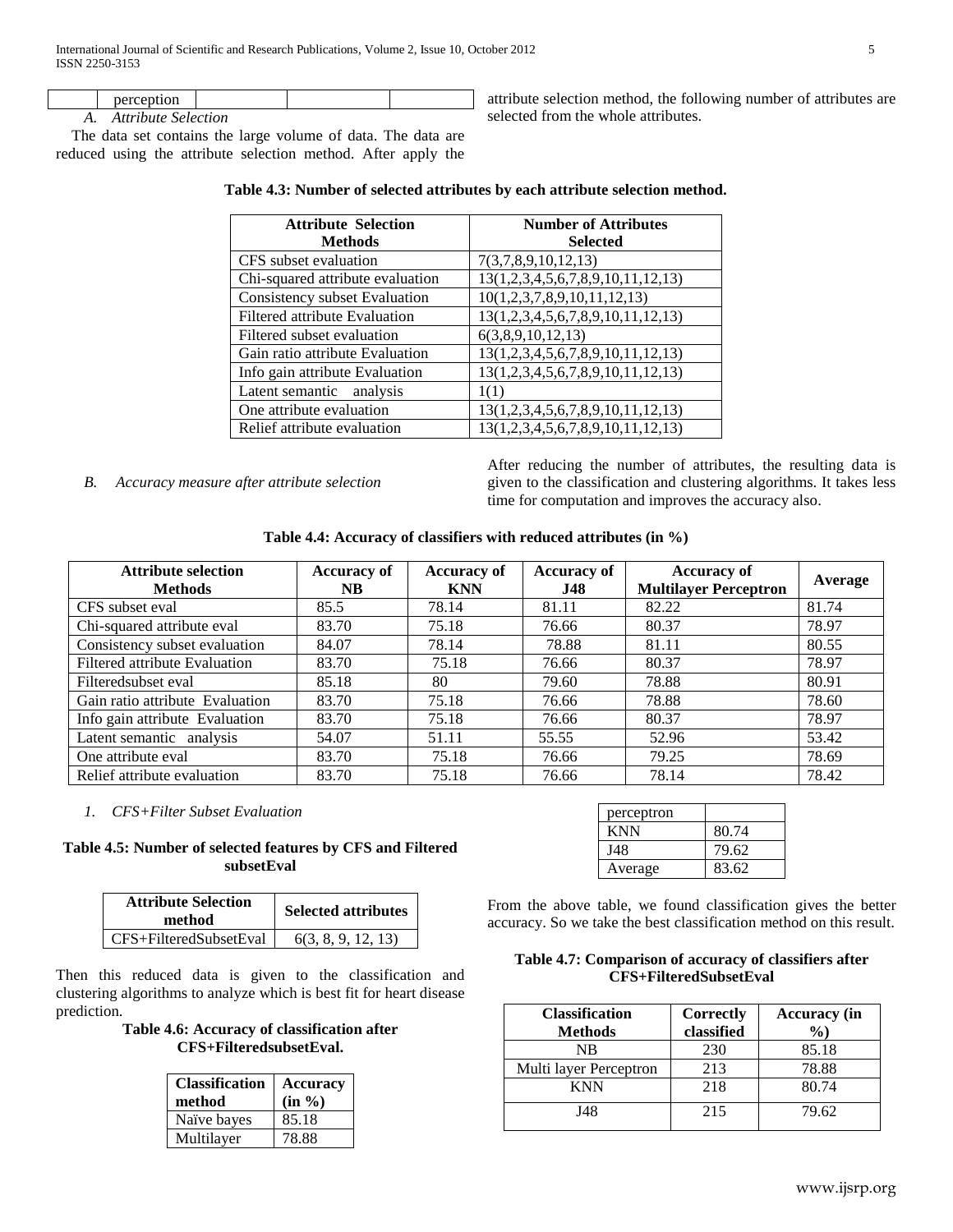International Journal of Scientific and Research Publications, Volume 2, Issue 10, October 2012 6 ISSN 2250-3153

> **Selected attributes**

**Accuracy (in %)**

85.18

#### *2. CFS and Bayes Theorem*

We proposed a new hybrid Feature selector combining CFS and Bayes theorem.

**Table 4.8: Hybrid feature selection**

 $CFS+Bayes$  theorem  $\vert$  3(3, 12, 13)

Then this reduced data is given to the classification algorithms and calculate the accuracy for identifying the best algorithm.

**Table 4.9: Accuracy of classification after CFS+Bayes theorem**

Naïve bayes 80.37

KNN 85.55

**Attribute Selection methods**

> **Classification algorithms**

> > Multilayer perceptron

|         | 85.18 |
|---------|-------|
| Average | 84.07 |

**Table 4.10: Comparison of Accuracy of classifiers with CFS+Bayes theorem as feature selector**

| <b>Classification method</b> | Correctly<br>classified<br><i>instances</i> | <b>Accuracy</b> (in<br>$\%$ |
|------------------------------|---------------------------------------------|-----------------------------|
| NB                           | 217                                         | 80.37                       |
| Multi layer perceptron       | 230                                         | 85.18                       |
| KNN                          | 231                                         | 85.55                       |

**Table 4.11: Comparison of feature selection methods**

J48 **230 85.18**

| <b>Feature Selection</b> | Accuracy (in $\%$ ) |
|--------------------------|---------------------|
| <b>CFS</b>               | 81.74               |
| Filtered Subset eval     | 81.01               |
| CFS+FilteredSubset eval  | 83.62               |
| CFS+Bayes Theorem        | 84.07               |



**Figure 4.1: Comparison of various feature selectors**

From the above investigation, we have to conclude that CFS+Bayes theorem gives the better accuracy compared to the other algorithms.

### V. CONCLUSION

 This paper investigated the significance of feature selection methods for improving the performance of classification methods. The experimentation is conducted on dataset of health care domain. It is found that the CFS and FILTER SUBSET EVALUATION reduces more number of irrelevant and redundant attributes thereby increases the performance of classifiers. In addition the new feature selection namely CFS and BT was proposed. The proposed algorithm gives better accuracy for NB and KNN classifier. We conclude that **CFS and BAYES THEOREM** based feature selector is best suitable for heart disease data prediction.

#### **REFERENCES**

- [1] Anamika Gupta, Naveen Kumar, and Vasudha Bhatnagar, "Analysis of Medical Data using Data Mining and Formal Concept Analysis", Proceedings Of World Academy Of Science, Engineering And Technology ,Volume 6, June 2005,.
- [2] Andreeva P., M. Dimitrova and A. Gegov, Information Representation in Cardiological Knowledge Based System, SAER'06, pp: 23-25 Sept, 2006.
- [3] Carlos Ordonez, "Improving Heart Disease Prediction Using Constrained Association Rules," Seminar Presentation at University of Tokyo, 2004.
- [4] Cristianini, N., Shawe-Taylor, J.: "An introduction to Support Vector Machines. Cambridge University Press", Cambridge, 2000.